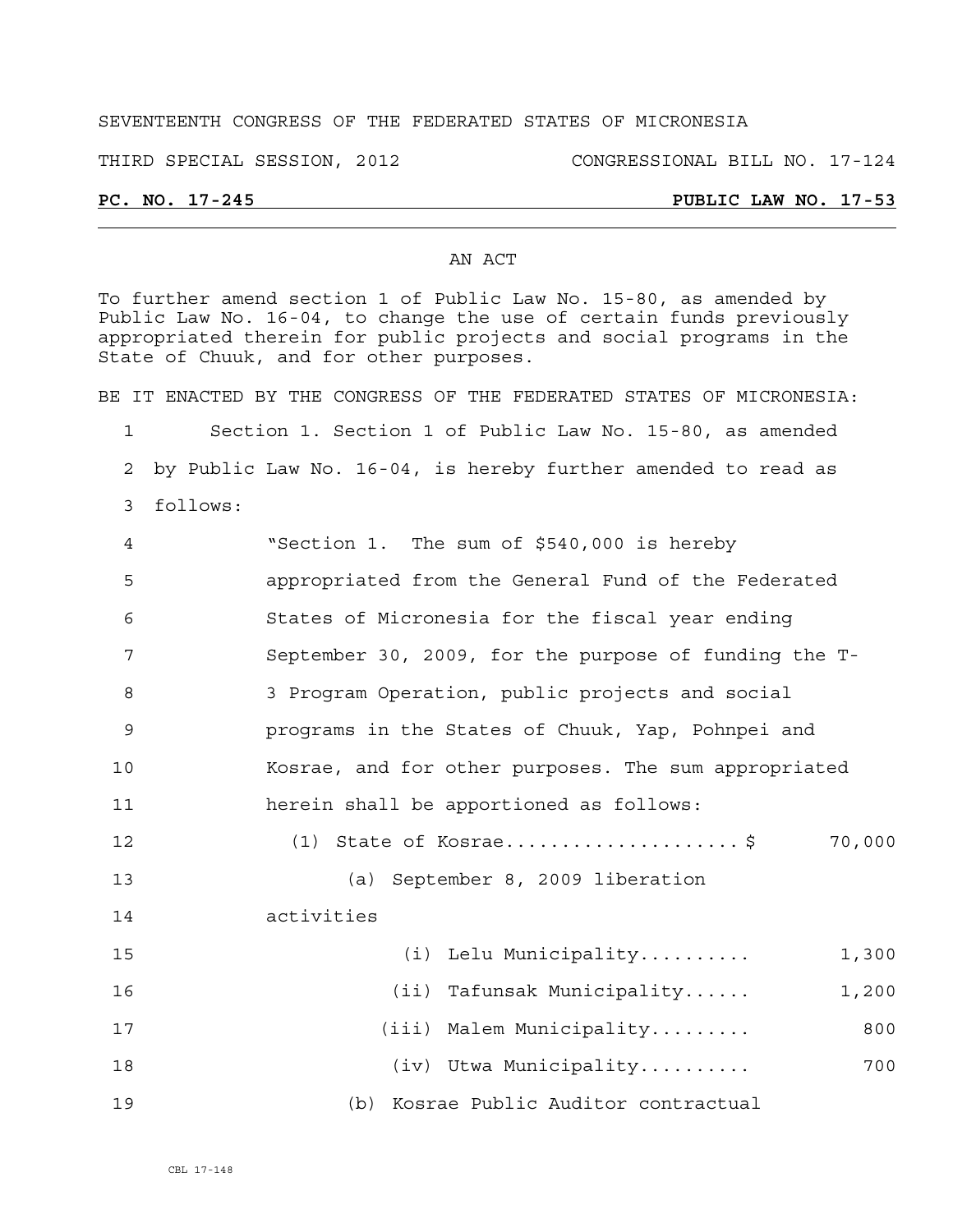| $\mathbf 1$ |                                             | 5,000  |
|-------------|---------------------------------------------|--------|
| 2           | (c) Senior citizens building renovation     |        |
| 3           | (i) Lelu senior citizens                    | 5,000  |
| 4           | (ii) Tafunsak senior citizens               | 5,000  |
| 5           | (iii) Malem senior citizens                 | 5,000  |
| 6           | $(iv)$ Utwa senior citizens                 | 5,000  |
| 7           | (d) Aquaculture exportation costs           | 6,000  |
| 8           | (e) Kosrae Senior Citizens subsidies        |        |
| 9           | (i) Lelu senior citizens                    | 1,000  |
| 10          | (ii) Tafunsak senior citizens               | 1,000  |
| 11          | (iii) Malem senior citizens                 | 1,000  |
| 12          | (iv) Utwa senior citizens                   | 1,000  |
| 13          | (v) Walung senior citizens                  | 1,000  |
| 14          | (f) Kosrae High School                      |        |
| 15          | lunch program                               | 18,000 |
| 16          | (g) Kosrae Women Association                |        |
| 17          | (i) Lelu Women Association                  | 1,000  |
| 18          | (ii) Tafunsak Women Association.            | 1,000  |
| 19          | (iii) Malem Women Association               | 1,000  |
| 20          | (iv) Utwa Women Association                 | 1,000  |
| 21          | (v) Walung Women Association                | 1,000  |
| 22          | (h) Medical referrals for                   |        |
| 23          | non-insured and non-employed Kosraeans,     |        |
| 24          | PROVIDED THAT reprogramming of this funding |        |
| 25          | is not allowed\$                            | 5,000  |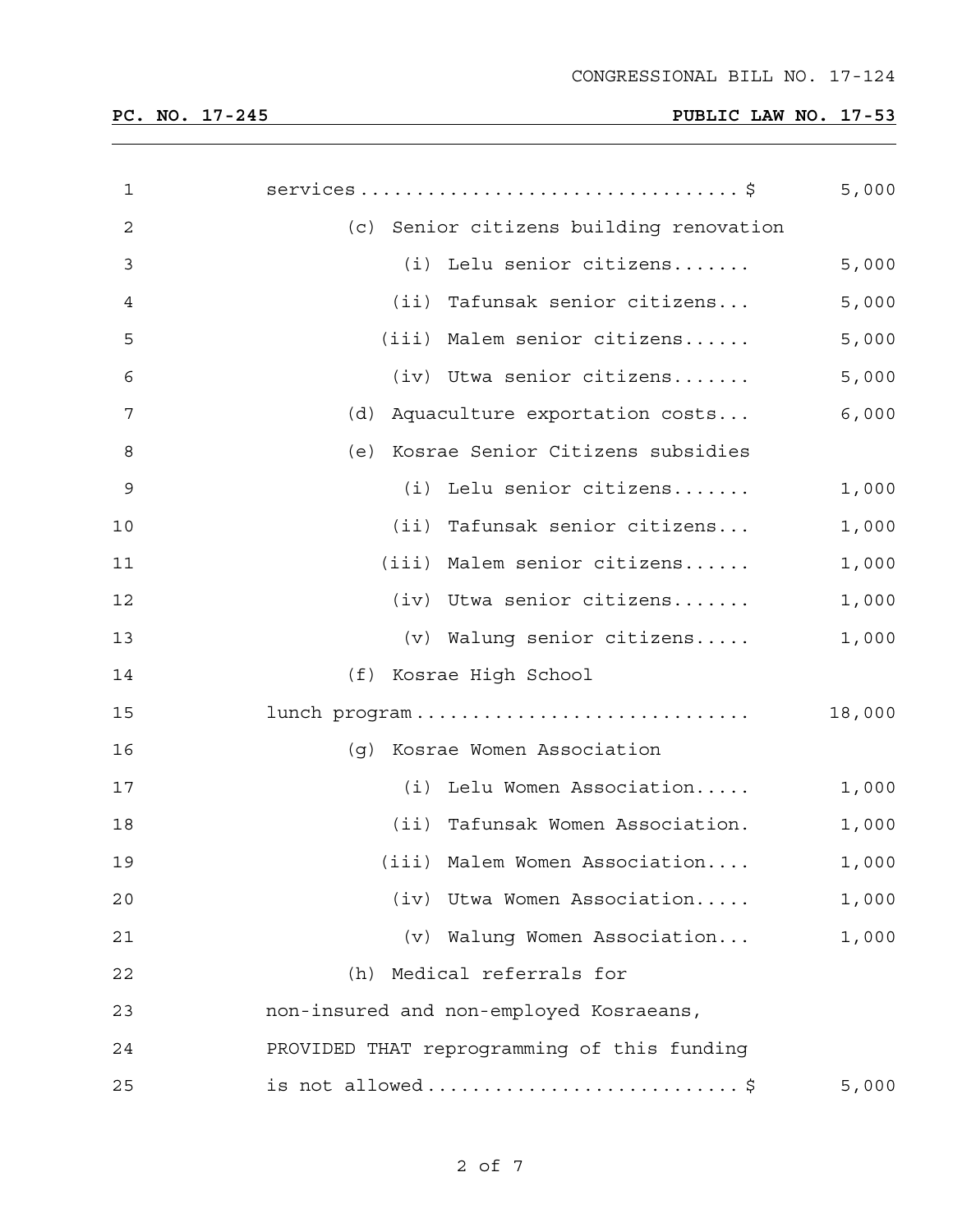| 1  | (i) Equipment for Kosrae State                   |         |
|----|--------------------------------------------------|---------|
| 2  | Broadcast Station                                | 2,000   |
| 3  |                                                  | 70,000  |
| 4  | (a) COM-FSM Yapese students traveling            |         |
| 5  | expenses for hospitality training                | 10,000  |
| 6  | (b) Falalop, Ulithi community projects           |         |
| 7  | (water catchment, men's house, community center, |         |
| 8  | renovation/repair & freight costs)               | 13,000  |
| 9  | (c) PHI THETA KAPPA honor society                |         |
| 10 | (i) Registration fees                            | 1,745   |
| 11 | (ii) Airfare                                     |         |
| 12 | (Pohnpei to Honolulu, Hawaii)                    | 5,255   |
| 13 | (d) Scholarship program for full time            |         |
| 14 | Yapese students in post secondary education      |         |
| 15 | who maintain a 3.5 GPA                           | 40,000  |
| 16 | $(3)$ State of Pohnpei                           | 140,000 |
| 17 | (a) Student's needs and financial                |         |
| 18 | assistance                                       | 10,000  |
| 19 | (b) Election District No. 1                      |         |
| 20 | (i) Pakin transportation needs.                  | 5,000   |
| 21 | (ii) Project Management                          | 26,000  |
| 22 | (iii) Matching for Roie retaining                |         |
| 23 |                                                  | 4,000   |
| 24 | (c) Election District No. 2                      |         |
| 25 | Madolenihmw Municipal<br>(i)                     |         |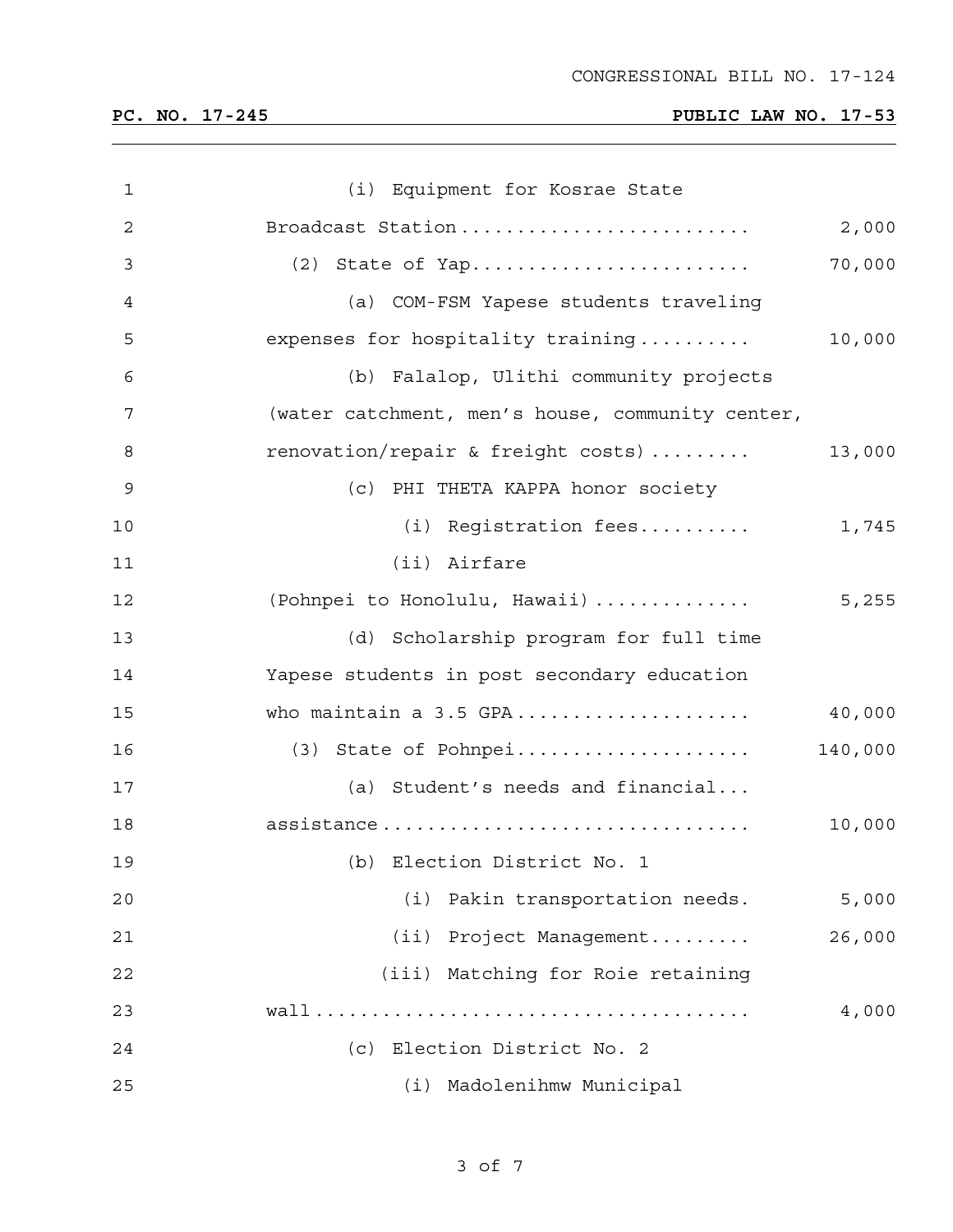CONGRESSIONAL BILL NO. 17-124

| 1            | Government management training\$      | 5,000   |
|--------------|---------------------------------------|---------|
| $\mathbf{2}$ | (ii) Edienleng water system           | 8,000   |
| 3            | (iii) Kitti Fisherman's wharf         | $-0-$   |
| 4            | (iv) Election District No. 2          |         |
| 5            | secondary road improvement            | 12,000  |
| 6            | (v) Funding for participants          |         |
| 7            | to PIPPA & PEC conferences            | 10,000  |
| 8            | (vi) Water Delivery Services          | 25,000  |
| 9            | (d) Election District No. 3           |         |
| 10           | (i) Nett School Sports                |         |
| 11           | complex matching                      | 12,000  |
| 12           | (ii) U Municipal government           |         |
| 13           | subsidy                               | 7,000   |
| 14           | (iii) Pingelap Municipal              |         |
| 15           | government subsidy                    | 5,000   |
| 16           | (iv) Mwoakiloa Municipal              |         |
| 17           | government subsidy                    | 5,000   |
| 18           | $(v)$ ED #3 operation                 | 2,000   |
| 19           | (vi) Youth activities and             |         |
| 20           | musical instruments                   | 4,000   |
| 21           | (4) State of Chuuk                    | 260,000 |
| 22           | (a) Chuuk At Large                    |         |
| 23           | (i) Public Facilities repairs,        |         |
| 24           | construction and improvement projects | 7,000   |
| 25           | (ii) Low-income housing subsidy \$    | 7,000   |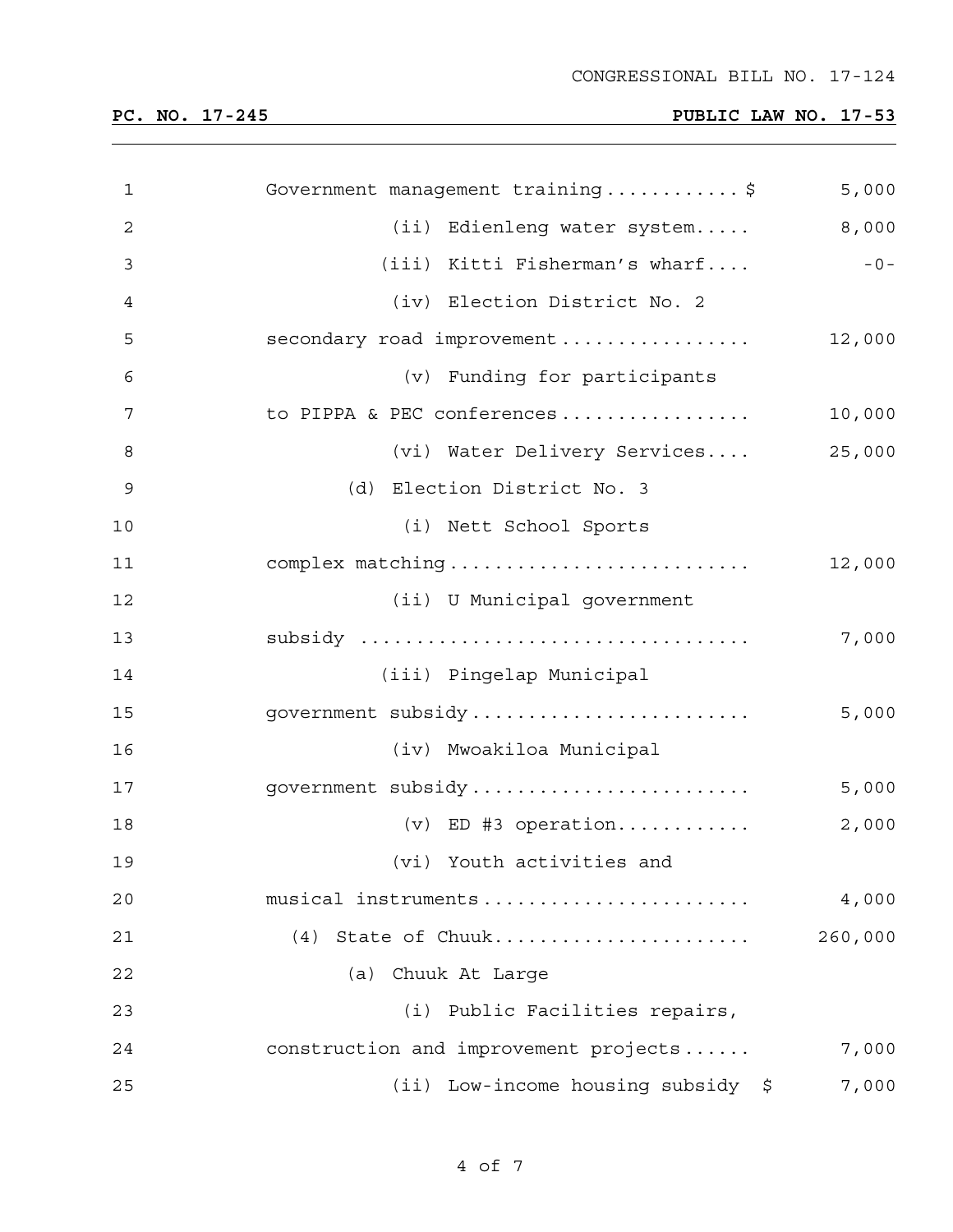| $\mathbf{1}$ | (iii) Multipurpose building repair     |        |
|--------------|----------------------------------------|--------|
| 2            | and renovation                         | 3,000  |
| 3            | $(iv)$ At-Large operation              | 5,000  |
| 4            | (v) Moch Municipal                     |        |
| 5            | Government subsidy                     | 1,500  |
| 6            | (vi) Satowan Municipal                 |        |
| 7            | Government subsidy                     | 1,500  |
| 8            | (vii) Fishing projects                 |        |
| 9            | (gear and equipment purchase)          | 20,000 |
| 10           | (b) Election District No. 1            |        |
| 11           | $(i)$ Leadership Travel                | 12,000 |
| 12           | (ii) Student's Financial               |        |
| 13           | Assistance                             | 3,000  |
| 14           | (iii) Community Centers Renovation     | 10,000 |
| 15           | (iv) Youth Activities &                |        |
| 16           | musical instruments                    | 4,000  |
| 17           | (v) Election District No. 1            |        |
| 18           | contractual services & operation       | 6,000  |
| 19           | (c) Election District No. 2            |        |
| 20           | $(i)$ ED #2 Operation                  | 7,000  |
| 21           | Northern Namoneas<br>(i <sub>i</sub> ) |        |
| 22           | Development Authority (NDDA) Operation | 10,000 |
| 23           | $(iii)$ Leadership travel              | 8,000  |
| 24           | (d) Election District No. 3            |        |
| 25           | (i) ED #3 Municipalities               |        |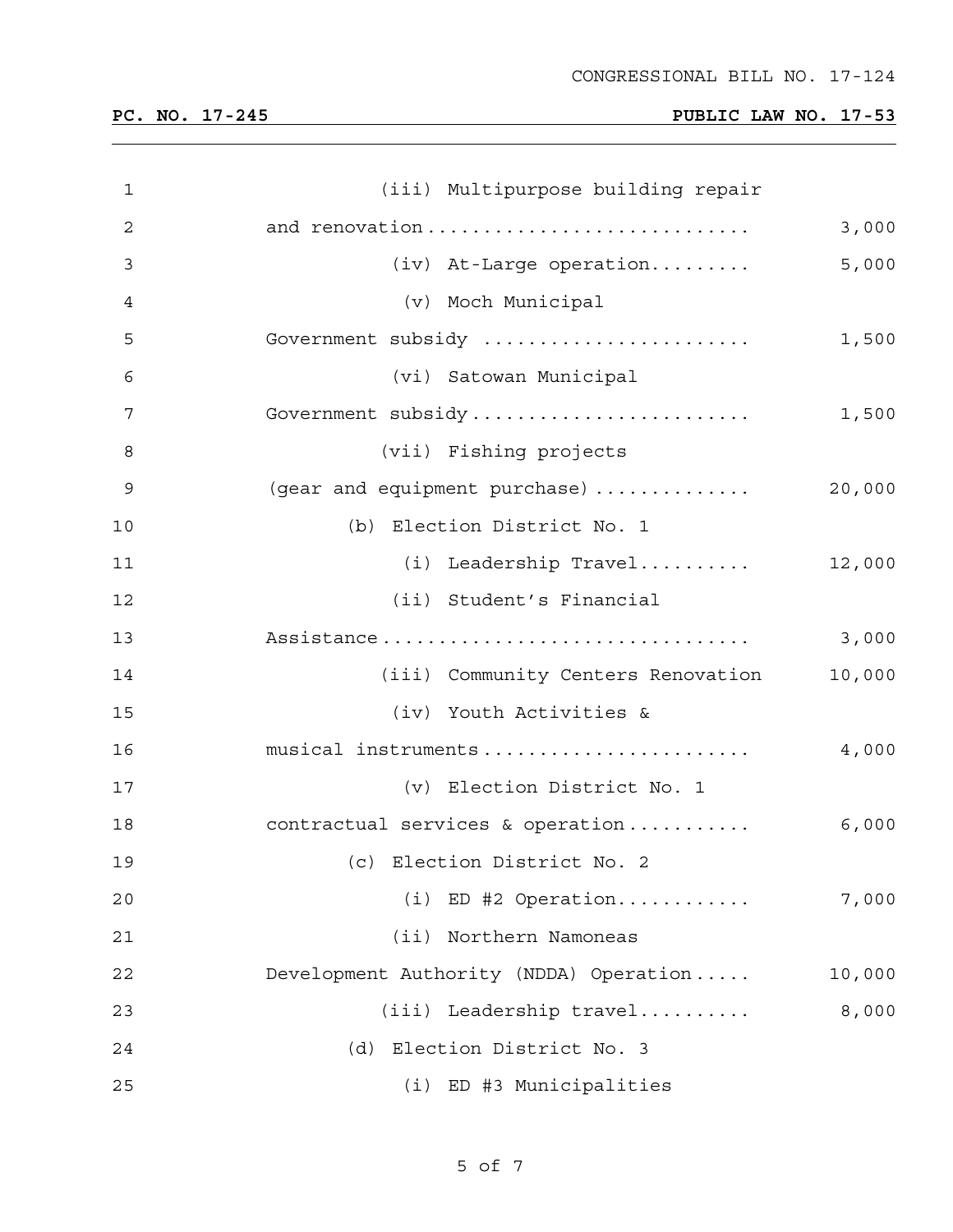| $\mathbf 1$ | subsidies \$                          | 3,705  |
|-------------|---------------------------------------|--------|
| 2           | (ii) Fishing projects                 |        |
| 3           | Nukanap Fishing Group.<br>a)          | 3,100  |
| 4           | Nekupach Fishing Group<br>b)          | 2,939  |
| 5           | Fanemouch Fishing Group<br>$\circ$ )  | 3,100  |
| 6           | d)<br>Nemon Fishing Group             | 3,100  |
| 7           | e) Sewing Project                     | 6,456  |
| 8           | $(iii)$ ED #3 Operation               | 12,600 |
| $\mathsf 9$ | (e) Election District No. 4           |        |
| $10$        | (i) Election District No. 4           |        |
| 11          | Operation                             | 15,000 |
| 12          | (ii) Tolensom Municipal subsidy.      | 10,000 |
| 13          | (iii) Wolep Road improvement          |        |
| 14          | & beautification                      | $-0-$  |
| 15          | (iv) Low-income housing subsidy.      | 5,000  |
| 16          | (v) Youth activities & program.       | 5,000  |
| 17          | (f) Election District No. 5           |        |
| 18          | $(i)$ POL & Charter                   | 8,000  |
| 19          | (ii) Transport of remains and         |        |
| 20          | other related costs                   | 8,000  |
| 21          | (iii) Election District No. 5         |        |
| 22          | Operation                             | 5,000  |
| 23          | (iv) Leadership travel                | 5,000  |
| 24          | Student's financial assistance<br>(v) | 3,000  |
| 25          | $(vi)$ Fisheries training  \$         | 6,000  |